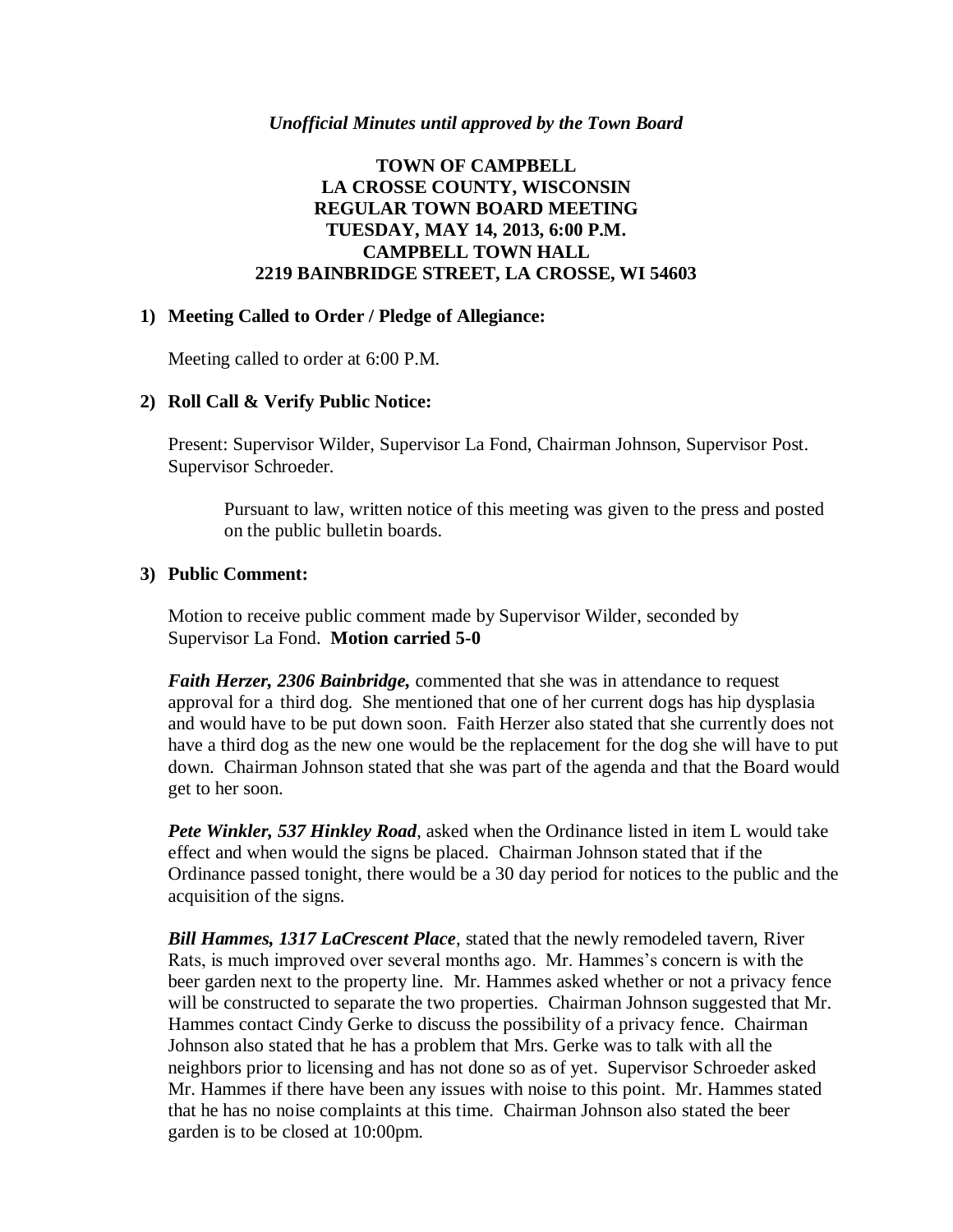*Bea Foellmi, 1315 LaCrescent Street*, stated that she agreed with what Mr. Hammes stated. Mrs. Foellmi's concern is for the walk in cooler placed outside of the tavern and people being able to get into the cooler. Mrs. Foellmi also asked if the no parking signs would be placed on the building since she has a hard time getting into or out of her garage.

*Jeff Foellmi, 1503 Caroline Street*, mentioned that the address in the last meeting minutes was incorrect and would like them to reflect his correct address. Mr. Foellmi suggested that the Town place AED machines in the building owned by the Town. Chairman Johnson stated that was currently being researched by the Chairman and the Police Chief.

*Bruce Becker, 3111 Lakeshore Drive*, asked Clerk Chadwick Hawkins if there have been any requests for new signs in the Town of Campbell. Clerk Hawkins stated that not since Shenanigans requested one. Mr. Becker stated that a new commander board has been erected on Bainbridge Street and a banner at River Rats Tavern. Clerk Hawkins stated that he would look into the issue. Mr. Becker asked Supervisor Wilder if the roof on the community center would be placed out on bid. Supervisor Wilder stated that a class one notice would be published for proposals for the roof project.

*Marianne Paulsen, 2814 Lakeshore Drive*, commented regarding the article in the paper for the new library project. Mrs. Paulsen said that the article stated that there was a vote done in support of the project and that she was out of town and unable to vote. Supervisor Post stated that the meeting was properly posted and published.

Motion to close public comment made by Supervisor Schroeder, seconded by Supervisor Post. **Motion carried 5-0**

Chairman Johnson asked that the Board move out of order to New Business, item  $M \& N$ .

**M)** Update and discussion on sewer issues at Shenanigan's

Supervisor Schroeder stated that the Town of Campbell was still in the process of locating a man hole on Shenanigan's property. Dave Pretaski was in attendance for Shenanigan's. Mr. Pretasky stated that he would be willing to dig up the man hole once somebody tells him where to dig. Mr. Pretasky stated that if the Town tells him to dig and the man hole is not in that location, that he feels that somebody else should pay for any additional digs. Chairman Johnson suggested running a camera through the main at the Delegrave property and using a locator to find the missing man hole. Mr. Pretasky, Supervisor Schroeder, Supervisor La Fond, and Steve Pintz set up a meeting time for Monday, May  $20<sup>th</sup>$  at 9:00am to discuss further.

**N)** Unresolved sink hole at 2316 Bainbridge St.

Mr. Pretasky was unable to stay for this item. Chairman Johnson suggested to hold over these two agenda items if an agreement cannot be made at the May  $20<sup>th</sup>$ meeting.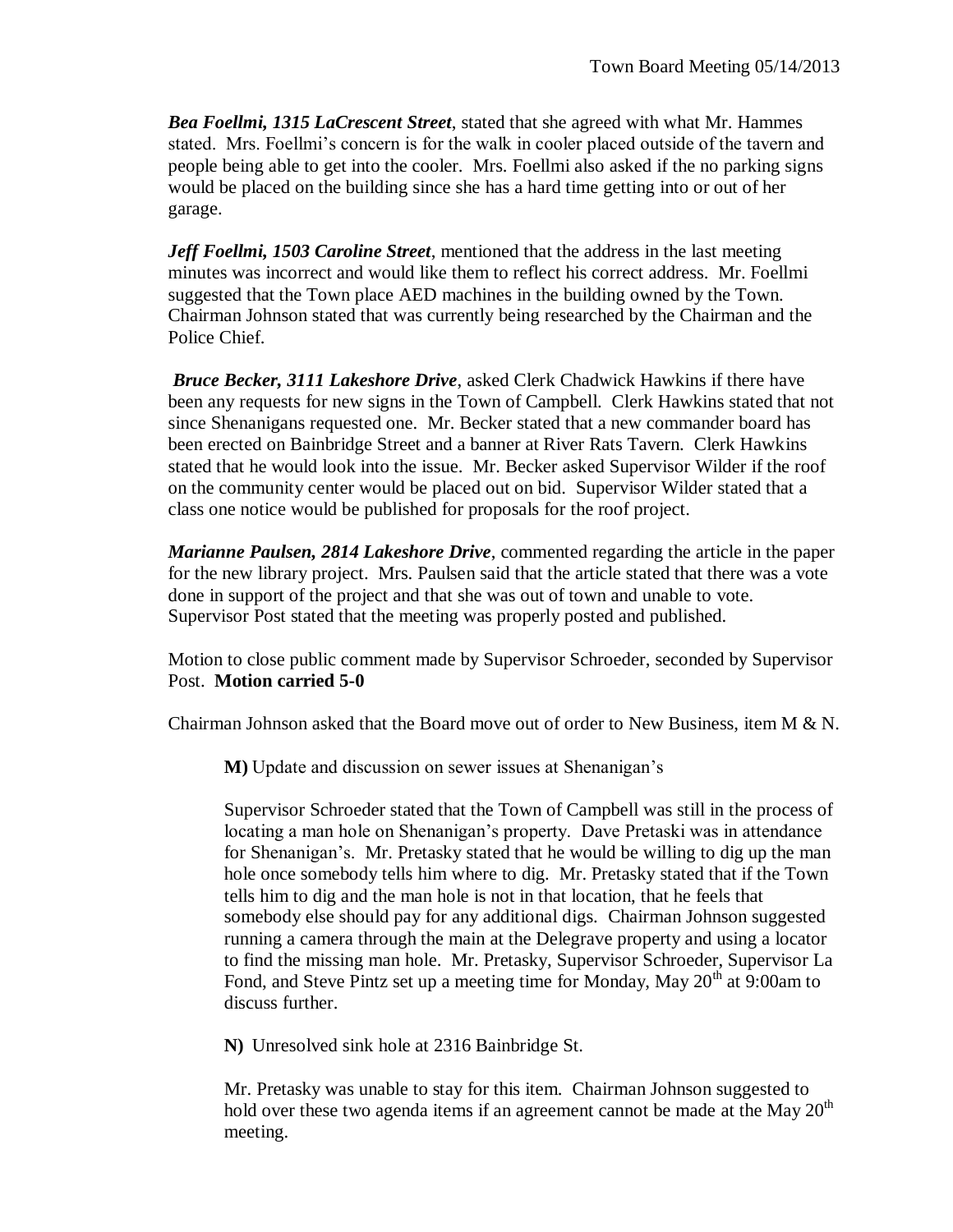Motion to hold over items  $M \& N$  until the next scheduled Board Meeting made by Supervisor Schroeder, seconded by Supervisor Post. **Motion carried 5-0**

- **4) Consent Agenda: (All items listed are considered routine and will be enacted with one motion. There will be no separate discussion of these items unless a Board member so requests, in which case the item will be removed from the Consent Agenda and be considered on the Regular Agenda).**
	- **A) Approval of Minutes:** Regular Town Board Meeting 04/09/2013
	- **B) Plan Commission Meeting Recommendations:** 05/07/2013 (no meeting)
	- **C) Payment of Bills:**

Motion to approve Consent Agenda made by Supervisor Schroeder, seconded by Supervisor Post. **Motion carried 5-0**

### **5) Old Business:**

**A)** Update on Library renovations

Supervisor Post commented on the Library renovations stating that the overhang by the front entrance will be removed. Supervisor Post also stated that new cement would be put in the area of the front entrance. Two trees near the entrance will also be removed. Supervisor Post stated that the windows should be in tomorrow. Supervisor Post stated that all work is being done on schedule. Supervisor Post stated that there would be another fundraiser sometime in June. Monies from the fundraiser will be used for furnishing for the Library with any additional monies to be used for the project.

## **6) New Business: (unless otherwise noted, all agenda items are subject to discussion and possible action)**

**A)** Bid opening for the 1998 Crown Victoria owned by the Town.

Clerk Chadwick Hawkins informed the Board that he had received 4 sealed bids for the 1998 Crown Victoria. Chairman Johnson opened the bids and read them aloud. Chairman Johnson stated that the bids were as follows: \$501.00, \$600.00, \$800.00, and the winning bid was for \$1500.00 made by Kelly Richards.

Motion to accept the bid for the Crown Victoria for \$1500.00 made by Supervisor Post, seconded by Supervisor Wilder. **Motion carried 5-0**

**B)** Pat Luhman, 1711 Caroline St., request for a fourth cat.

Motion to approve Pat Luhman's request for a fourth cat made by Supervisor Schroeder, seconded by Chairman Johnson. **Motion carried 5-0**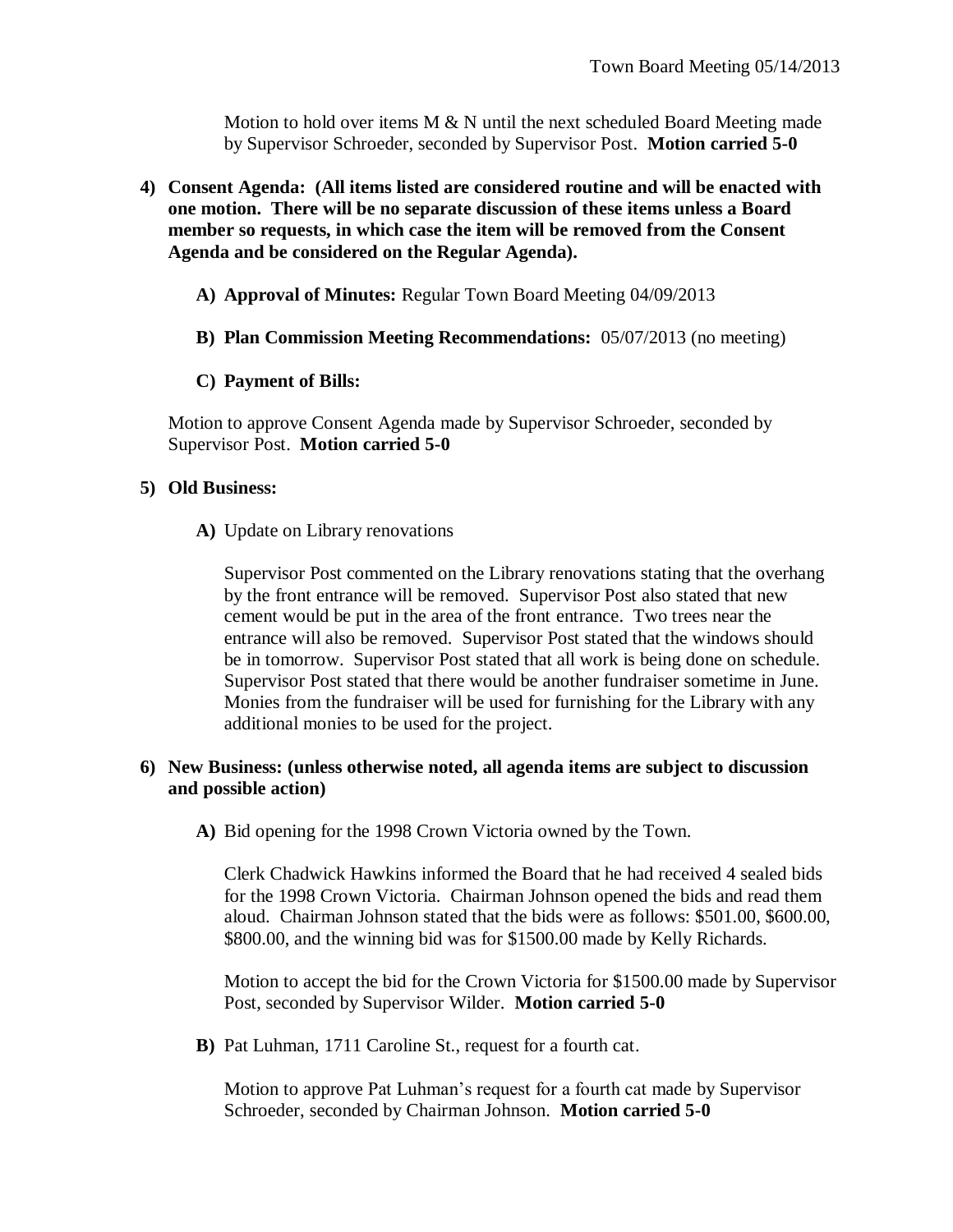**C)** Faith Herzer, 2306 Bainbridge St., request for a third dog.

Motion to approve Faith Herzer's request for a third dog with the intentions that when the other dog becomes too ill and has to be put down they will only have two dogs made by Supervisor Post, seconded by Supervisor Schroeder. **Motion carried 5-0**

**D)** Dan Walters, 2523 Baumgartner Dr., request for a one-time burning permit for shoreland debris.

Motion to approve Dan Walters request for a one-time burning permit for shoreland debris that can be renewed on a yearly basis unless there are issues made by Supervisor Post, seconded by Supervisor La Fond. **Motion carried 5-0**

**E)** Donald Johnson, 2729 Bayshore Dr., request for a one-time burning permit for burn off to plant wildflowers and to burn debris.

Motion to approve Donald Johnson for a one-time burning permit for a burn off to plant wildflowers and an annual burn permit to burn debris made by Supervisor Post, seconded by Supervisor Schroeder. **Motion carried 5-0**

**F)** Bob Kiesau, 2821 Bayshore Dr., request for a one-time burning permit for small area of prairie.

Motion to approve Bob Kiesau's request for a one-time burning permit for small area of prairie to be renewed on an annual basis made by Supervisor Post, seconded by Supervisor La Fond. **Motion carried 4-0, Supervisor Wilder voted no.**

**G)** Jason Devine, 724 Richmond St. and Katie Guogeon, request for a third dog.

Motion to approve Jason Devine's request for a third dog made by Supervisor Schroeder, seconded by Supervisor La Fond. **Motion carried 5-0**

**H)** Approval for "Rock'n the Docks", August 3, 2013, 1 p.m. to midnight at Huck's on the River, 129 Marina Dr.

Chairman Johnson asked Police Chief Tim Kelemen for input from last year's "Rock'n the Docks". Chief Kelemen stated that there were no issues at last year's event. Chief Kelemen asked that the band be done playing this year at midnight unlike last year's event.

Motion to approve "Rock'n the Docks" for August 3, 2013 made by Supervisor Schroeder, seconded by Supervisor Wilder. **Motion carried 5-0**

**I)** Approval of Temporary Class "B" Retailer's License for Jess Whitewater Memorial, June 7-9, 2013 at Sky Harbour Park.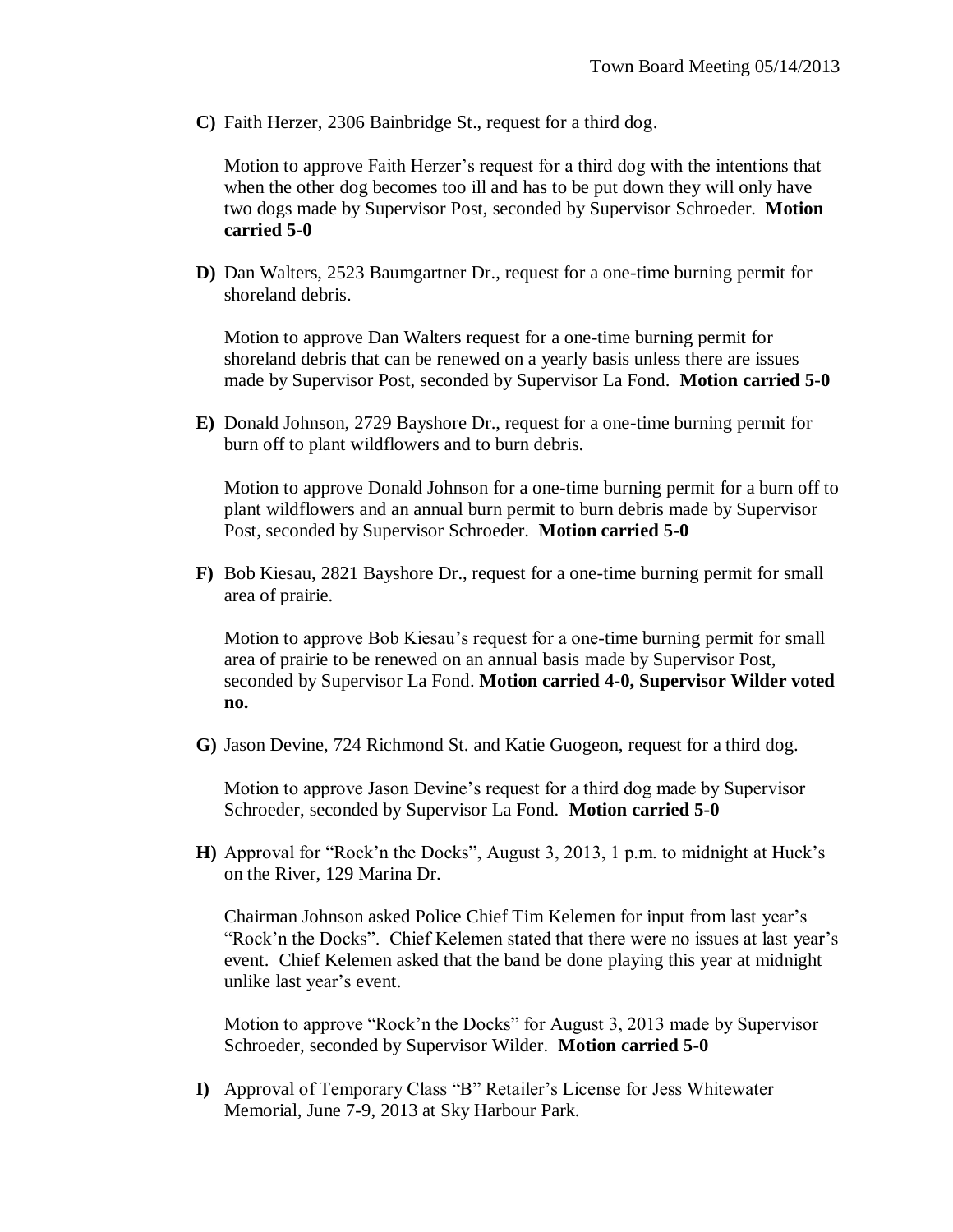Stacey Johnson spoke to the Board in regards to the Memorial event. Chairman Johnson stated that the noise level would have to be brought down from last year's event. Stacey Johnson asked the Town for use of picnic tables, generator, chalkier and chalk, garbage cans, and bleachers from Eagles Nest Park. Supervisor Wilder stated that he had reservations with the use of the Town generator. Ms. Johnson mentioned that they do have use of another generator if the Town does not approve. Supervisor La Fond's concern was the Town's manpower to move all the items requested. Ms. Johnson stated that they would be able to move the items themselves if the Town approves the use of them. Chairman Johnson agreed to lend the items to the event as long as Ms. Johnson moved and replaces them.

Motion to approve the Temporary Class "B" Retailer's License for Jess Whitewater Memorial, June 7-9, 2013 at Sky Harbour Park made by Supervisor Schroeder, seconded by Supervisor La Fond. **Motion carried 5-0**

**J)** Set date for Annual Liquor License Meeting.

Date for the Annual Liquor License set for June  $11<sup>th</sup>$ , 2013 at 5:00PM

**K)** Community Center roof replacement.

Supervisor Wilder asked the Board for support to allow the Clerk to start getting proposals for the replacement of the Community Center roof. Chairman Johnson stated that since this item is a budget item, that Supervisor Wilder can work with Clerk Hawkins to obtain proposals and schedule a meeting to open them.

**L)** Ordinance to repeal and recreate section 9.08 of the Town of Campbell Code of Ordinances relating to Intentional Excessive Noise or Display by Motor Vehicles.

Supervisor Wilder brought this in front of the Board to prohibit the use of excessive engine braking used by semi's on Town roads. Chairman Johnson suggested that if the Ordinance passes, that signs should be placed at the limits of Campbell to cover the Interstate and Clinton Street.

Motion to adopt an Ordinance to repeal and recreate section 9.08 of the Town of Campbell Code of Ordinances relating to Intentional Excessive Noise of Display by Motor Vehicles and instruct Chief Kelemen to put up appropriate signs made by Supervisor Wilder, seconded by Supervisor Schroeder. **Motion carried 5-0**

**O)** Lift Station #2 improvements

Supervisor Schroeder asked Maintenance Foreman, Steve Pintz to discuss this item. Steve Pintz stated that the maintenance department has been looking into pouring a concrete slab and cutting a driveway for access to Lift Station #2. Chairman Johnson stated that this should be addressed as part of the Utility Budget and if Supervisor Schroeder thinks this is a good expenditure of monies, to go ahead with the project.